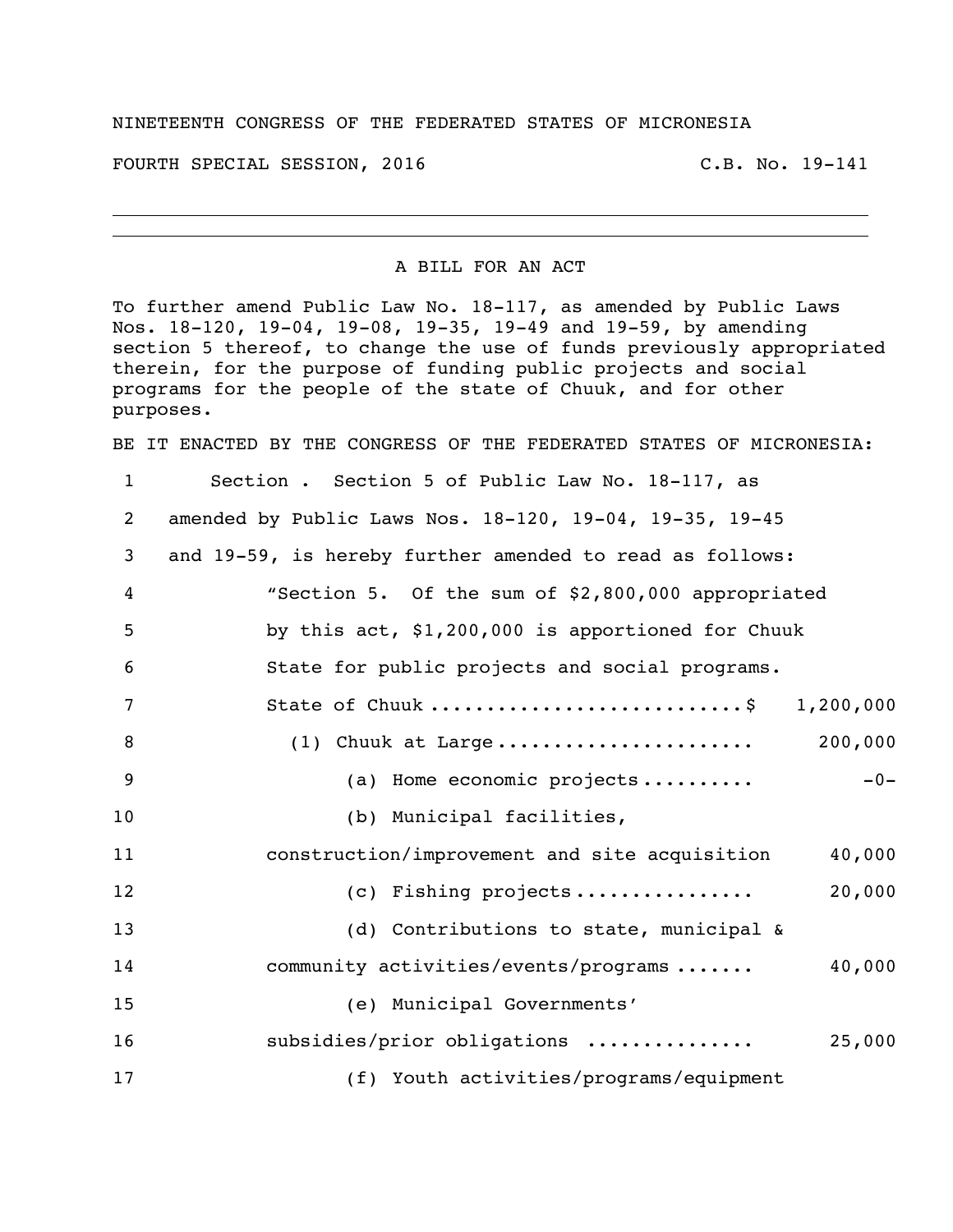C.B. No. 19-141

| $\mathbf{1}$ | (g) Contribution to Typhoon Maysak              |         |
|--------------|-------------------------------------------------|---------|
| 2            | relief assistance \$                            | 45,000  |
| 3            | (h) Leadership and patients travel              | 30,000  |
| 4            | (2) Election District No. 1                     | 200,000 |
| 5            | (a) MIDA operation                              | 20,000  |
| 6            | $(b)$ Computer labs                             | $-0-$   |
| 7            | (c) Mortlocks Leadership Conference.            | 10,000  |
| 8            | (d) Mortlocks leadership travel                 | 40,000  |
| 9            | (e) Operation Lien Naufich                      |         |
| 10           | and Chee Young                                  | 20,000  |
| 11           | (f) Municipal, community events,                |         |
| 12           | activities, programs and projects               | 20,000  |
| 13           | (g) Mortlocks Good-Will Games 2016              | 40,000  |
| 14           | (h) Mortlocks Substate Center's                 |         |
| 15           | circumferential road and dock projects          | 40,000  |
| 16           | (i) Mortlocks Substate Center's                 |         |
| 17           | jail house and/or police uniform and equipments | 10,000  |
| 18           | (3) Election District No. 2                     | 200,000 |
| 19           | (a) Students' tuition/travel and                |         |
| 20           | room and board                                  | 10,000  |
| 21           | (b) Repatriation of human remains               | 10,000  |
| 22           | (c) Food Security Program                       | 36,000  |
| 23           | (d) Housing and community facilities            |         |
| 24           | repair and improvement                          | 20,000  |
| 25           | $(e)$ POL/Charter                               | 10,000  |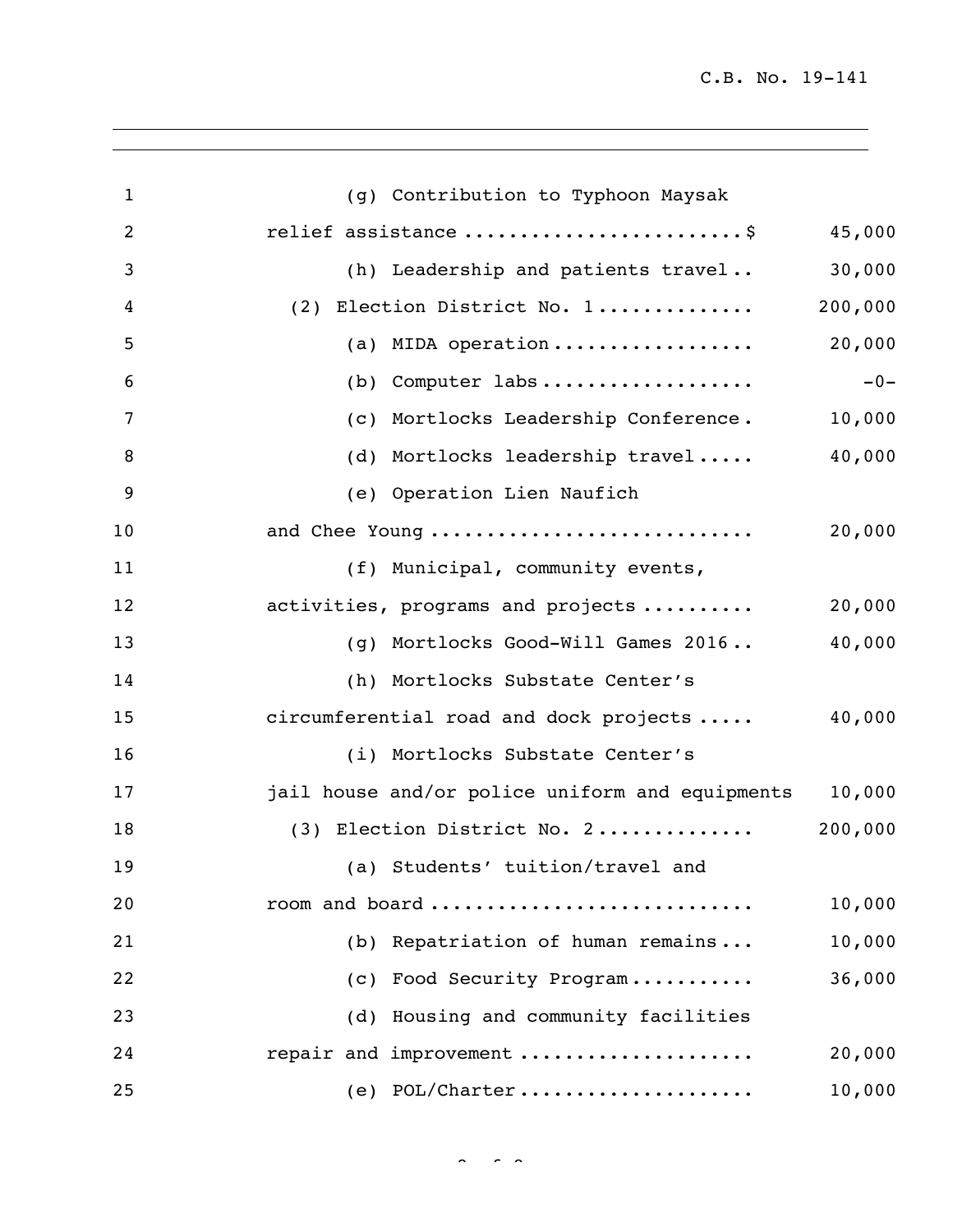| 1  | (f) Water System Project\$                 | 10,000  |
|----|--------------------------------------------|---------|
| 2  | (g) Leadership, patients and               |         |
| 3  | students travel                            | 30,000  |
| 4  | (h) Chuuk Women Council Subsidy            | 10,000  |
| 5  | (i) Mizpha High School Subsidy             | 10,000  |
| 6  | (j) Fishing Project                        | 30,000  |
| 7  | (k) The Office of the Chuuk State          |         |
| 8  | Governor's Subsidy                         | 10,000  |
| 9  | (1) Contributions to Chuuk associations    |         |
| 10 | in Honolulu, Hawaii                        | 10,000  |
| 11 | (m) Piis Paneu General Election            | 4,000   |
| 12 | (4) Election District No. 3                | 200,000 |
| 13 | (a) Typhoon Maysak contribution and        |         |
| 14 | relief effort (purchase of outboard motors |         |
| 15 | and fiber glass boats)                     | 35,000  |
| 16 | (b) Housing affected by Typhoon Maysak     |         |
| 17 | improvement and renovation                 | 90,000  |
| 18 | (c) Food security relief and poverty       |         |
| 19 | alleviation program after the aftermath    |         |
| 20 | of Typhoon Maysak                          | 50,000  |
| 21 | (d) Contribution to Southern Namoneas      |         |
| 22 | associations in Hawaii, U.S. Mainland,     |         |
| 23 | Guam and Saipan                            | 15,000  |
| 24 | (e) Social Security premium contributions  | 10,000  |
| 25 | (5) Election District No. 4                | 200,000 |

 $3 \times 5 =$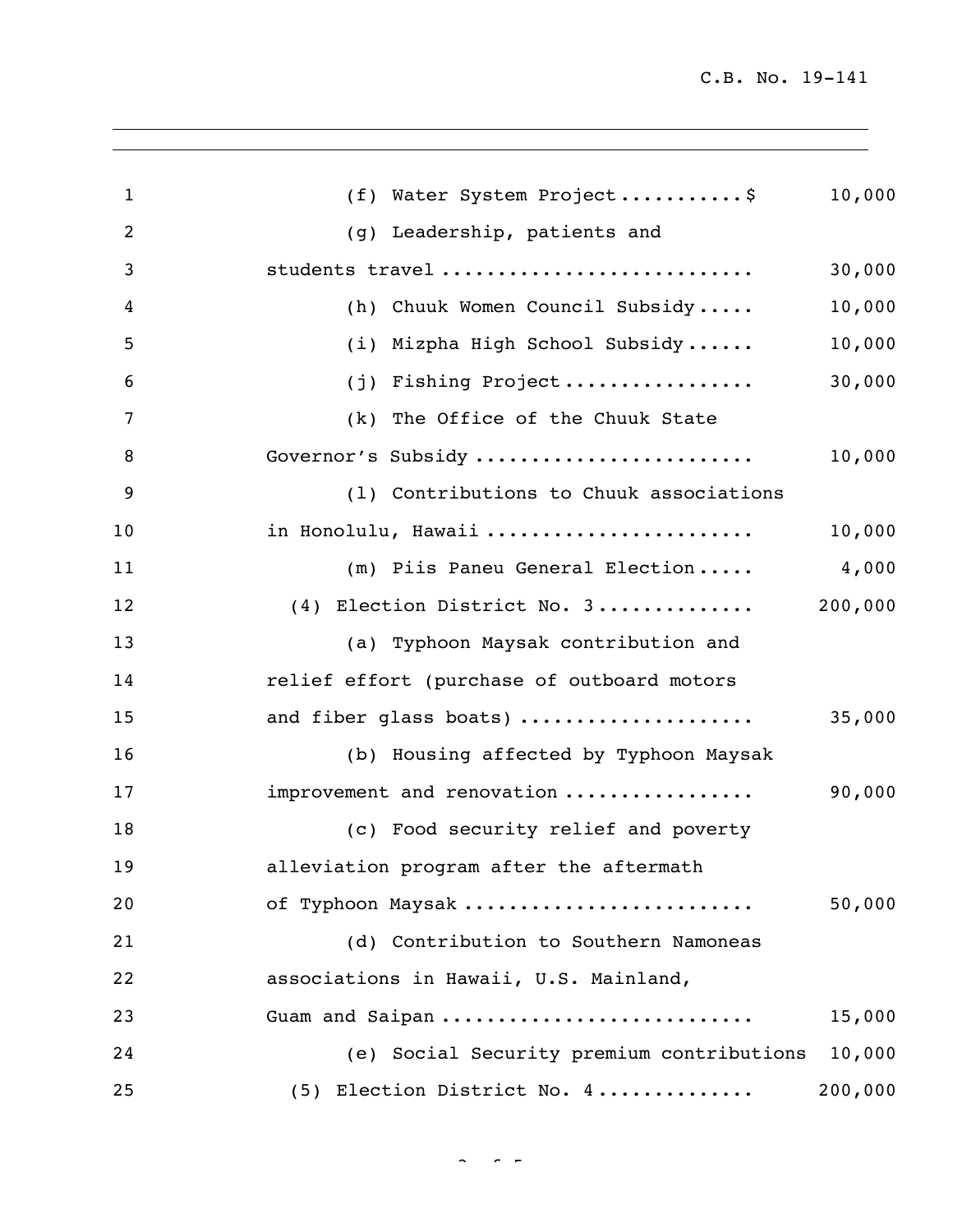| $\mathbf{1}$   | (a) Leadership, patients and           |         |
|----------------|----------------------------------------|---------|
| $\overline{2}$ | students travel \$                     | 50,000  |
| 3              | (b) Humanitarian assistance            | 50,000  |
| 4              | (c) Typhoon Maysak relief assistance   | 50,000  |
| 5              | (d) Fishing Project                    | 50,000  |
| 6              | (6) Election District No. 5            | 200,000 |
| 7              | (a) Community housing renovation/      |         |
| 8              |                                        | 99,721  |
| 9              | (b) Northwest leadership/official      |         |
| 10             |                                        | 41,102  |
| 11             | (c) Food Relief Program                | $-0-$   |
| 12             | (d) Election District No. 5 dispensary |         |
| 13             | outboard engine and boat               | 30,000  |
| 14             | (e) Youth internship on turtle farms   | $-0-$   |
| 15             | (f) Sewing Project                     | $-0-$   |
| 16             | (g) Northwest Island Development       |         |
| 17             | Authority travel needs                 | $-0-$   |
| 18             | (h) Boat charter, repatriation of      |         |
| 19             | human remains and related expenses     | $-0-$   |
| 20             | (i) Solar equipment                    | 29,177" |
| 21             |                                        |         |
| 22             |                                        |         |
| 23             |                                        |         |
| 24             |                                        |         |
| 25             |                                        |         |